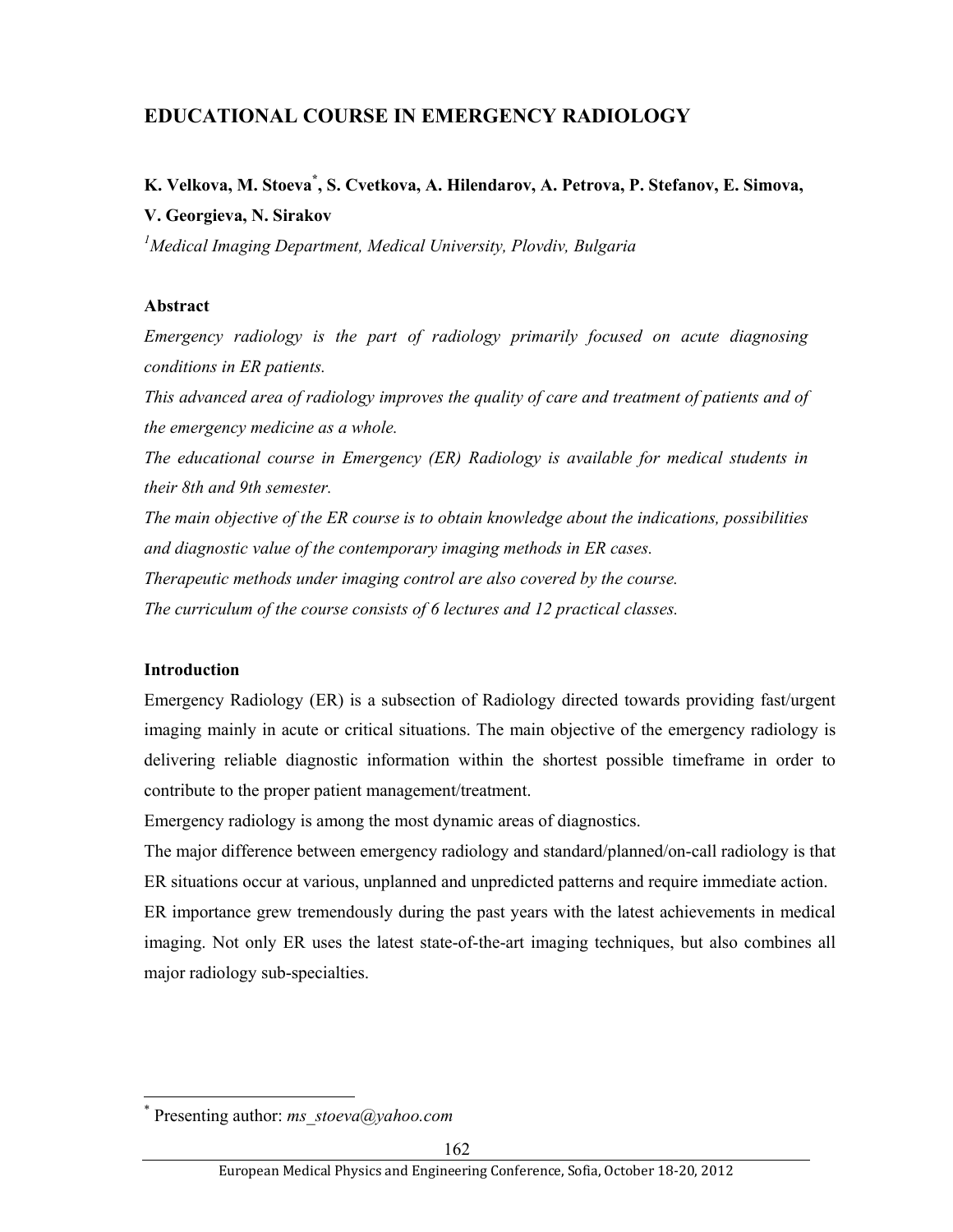#### **Materials and Methods**

Medical Imaging Dept. at Medical University – Plovdiv is among the oldest, best equipped and best experienced diagnostic centers in Bulgaria (Figure 1).

As a part of its standard teaching curriculum the Medical Imaging Department has developed an additional selectable discipline – Emergency Radiology. An educational course has been developed by an interdisciplinary team to cover the major aspects of ER.

The educational course in Emergency Radiology is currently available for medical students in their 8th and 9th semester.

The main objective is to obtain knowledge about the indications, possibilities and diagnostic value of the contemporary imaging methods in ER cases.



Therapeutic methods under imaging control are also covered by the course.

Figure 1. Medical University - Plovdiv

#### **Results & Discussion**

The curriculum of the course consists of 6 lectures and 12 practical classes.

The ER curriculum covers various aspects of ER Radiology – diagnostic imaging methods, contrast enhanced examinations, imaging topography, traumatic and acute conditions, physical and technical aspects (Table 1).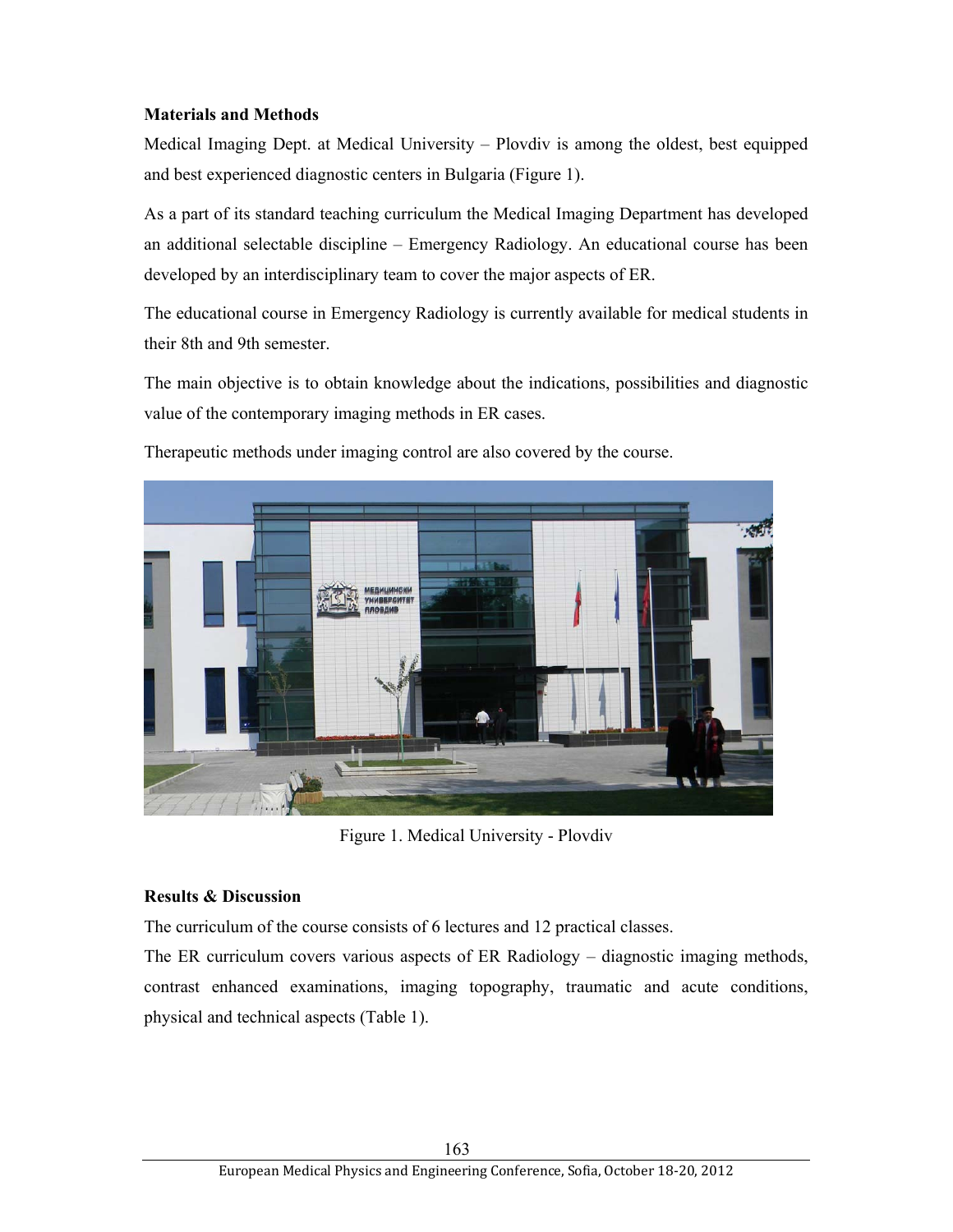| ID  | Description                                                               |
|-----|---------------------------------------------------------------------------|
| 1.  | Technical capabilities of the imaging methods in the emergency radiology. |
| 2.  | Introduction.                                                             |
|     | Abdominal, thoracic and combined trauma.                                  |
| 3.  | Imaging techniques:                                                       |
|     | Conventional radiology                                                    |
|     | <b>US</b>                                                                 |
|     | <b>CT</b>                                                                 |
|     | <b>MRI</b>                                                                |
|     | Intra-venous contrast                                                     |
|     | Oral contrast                                                             |
| 4.  | Side reactions upon contrast-enhanced imaging.                            |
| 5.  | Topographic anatomy.                                                      |
| 6.  | Traumas:                                                                  |
|     | Introduction<br>L.                                                        |
|     | Traumas of:                                                               |
|     | Spleen                                                                    |
|     | Liver                                                                     |
|     | Pancreas                                                                  |
|     | Kidneys                                                                   |
|     | Intestinal                                                                |
|     | <b>Bladder</b>                                                            |
| 7.  | Abdominal inflammations                                                   |
|     | Abscesses                                                                 |
|     | Colitis                                                                   |
|     | Cholecystitis                                                             |
|     | Appendicitis                                                              |
|     | Pancreatitis                                                              |
|     | Renal Colic                                                               |
| 8.  | Thoracic traumas.                                                         |
|     | Emergency conditions of the respiratory system.                           |
| 9.  | Central Nervous System and neck traumas.                                  |
| 10. | Complex transport traumas.                                                |
| 11. | Traumas of major blood vessels.                                           |

### Table 1. Emergency Radiology course curriculum

The teaching process and practical lessons are conducted in small groups and under the close supervision of the experienced departmental staff. Students are given the ability to observe or participate in some of the daily diagnostic procedures and gain experience from real cases and